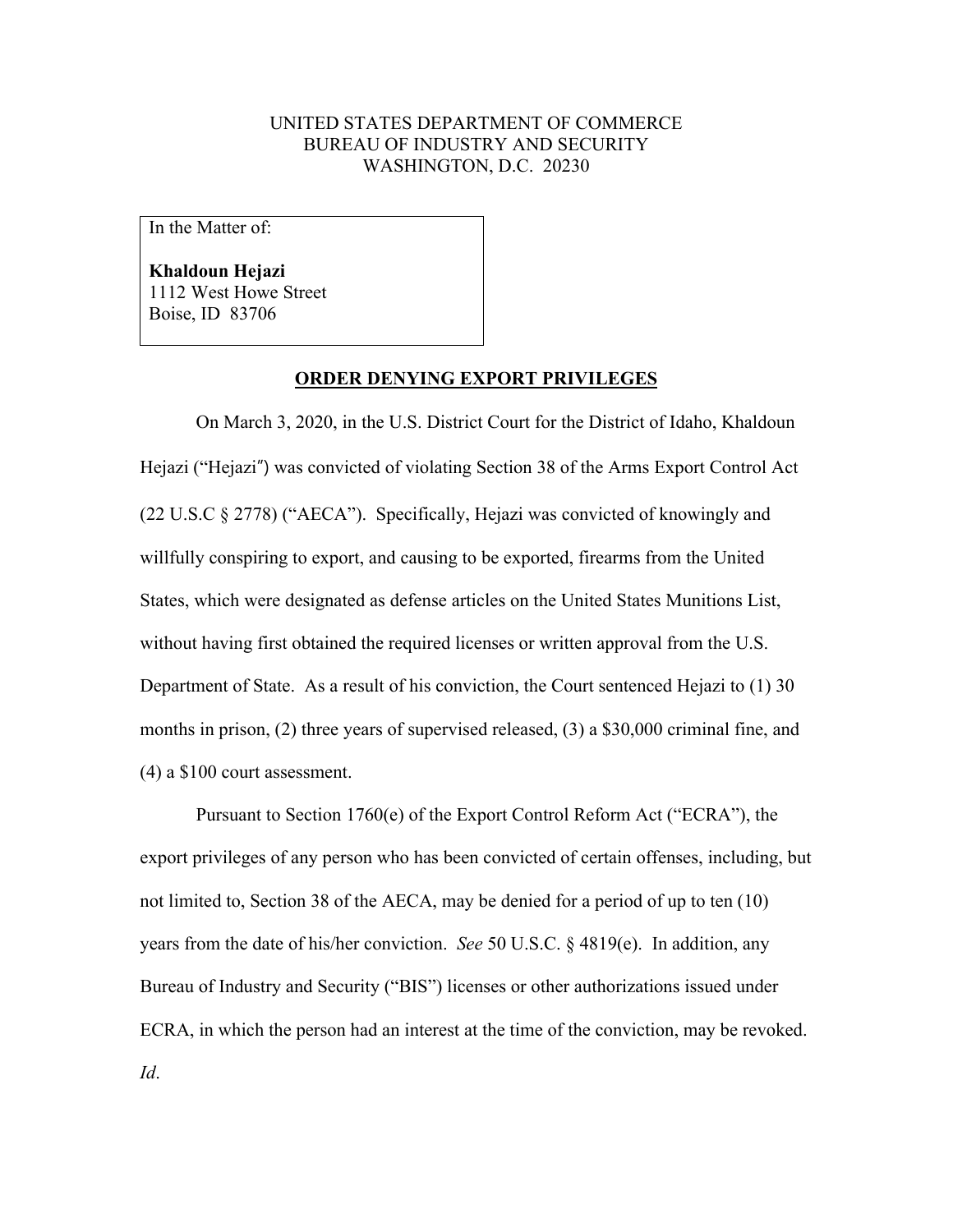Khaldoun Hejazi Order Page 2 of 5

BIS received notice of Hejazi's conviction for violating Section 38 of the AECA. BIS provided notice and opportunity for Hejazi to make a written submission to BIS, as provided in Section 766.25 of the Export Administration Regulations ("EAR" or the "Regulations"). [1](#page-1-0)5 C.F.R.  $\S$  766.25.<sup>1</sup> While Hejazi contacted BIS indicating that he may submit a response, to date, BIS has not received a written submission from Hejazi.

Based upon my review of the record and consultations with BIS's Office of Exporter Services, including its Director, and the facts available to BIS, I have decided to deny Hejazi's export privileges under the Regulations for a period of five years from the date of Hejazi's conviction. The Office of Exporter Services has also decided to revoke any BIS-issued licenses in which Hejazi had an interest at the time of his conviction.<sup>[2](#page-1-1)</sup>

## Accordingly, it is hereby **ORDERED:**

**First**, from the date of this Order until March 3, 2025, Khaldoun Hejazi, with a last known address of 1112 West Howe Street, Boise, ID 83706, and when acting for or on his behalf, his successors, assigns, employees, agents or representatives ("the Denied Person"), may not directly or indirectly participate in any way in any transaction involving any commodity, software or technology (hereinafter collectively referred to as

<span id="page-1-0"></span><sup>&</sup>lt;sup>1</sup> The Regulations are currently codified in the Code of Federal Regulations at 15 C.F.R. Parts 730-774 (2021).

<span id="page-1-1"></span> $2^2$  The Director, Office of Export Enforcement, is now the authorizing official for issuance of denial orders, pursuant to recent amendments to the Regulations (85 *Fed. Reg*. 73411, November 18, 2020).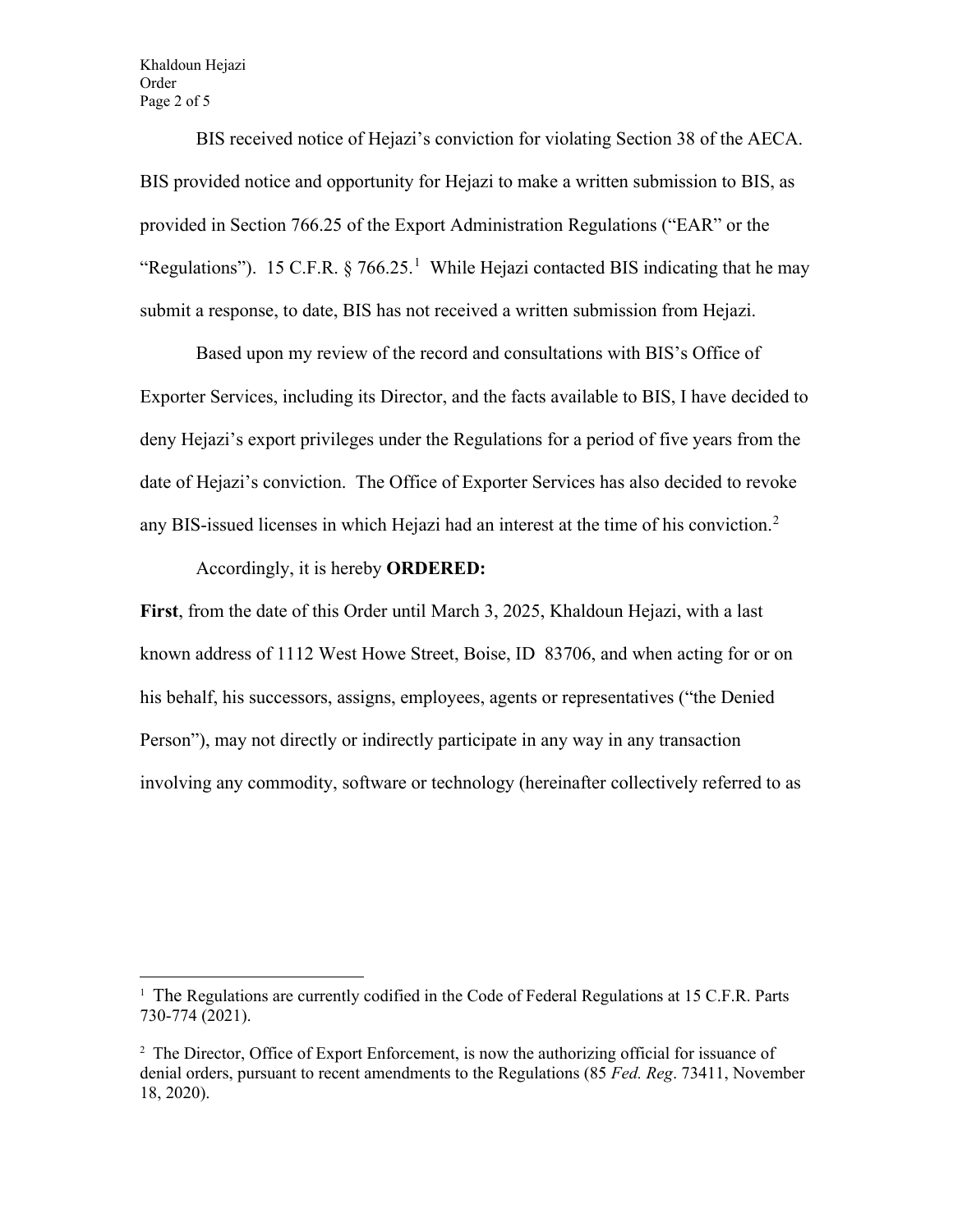"item") exported or to be exported from the United States that is subject to the Regulations, including, but not limited to:

- A. Applying for, obtaining, or using any license, license exception, or export control document;
- B. Carrying on negotiations concerning, or ordering, buying, receiving, using, selling, delivering, storing, disposing of, forwarding, transporting, financing, or otherwise servicing in any way, any transaction involving any item exported or to be exported from the United States that is subject to the Regulations, or engaging in any other activity subject to the Regulations; or
- C. Benefitting in any way from any transaction involving any item exported or to be exported from the United States that is subject to the Regulations, or from any other activity subject to the Regulations.

**Second**, no person may, directly or indirectly, do any of the following:

- A. Export, reexport, or transfer (in-country) to or on behalf of the Denied Person any item subject to the Regulations;
- B. Take any action that facilitates the acquisition or attempted acquisition by the Denied Person of the ownership, possession, or control of any item subject to the Regulations that has been or will be exported from the United States, including financing or other support activities related to a transaction whereby the Denied Person acquires or attempts to acquire such ownership, possession or control;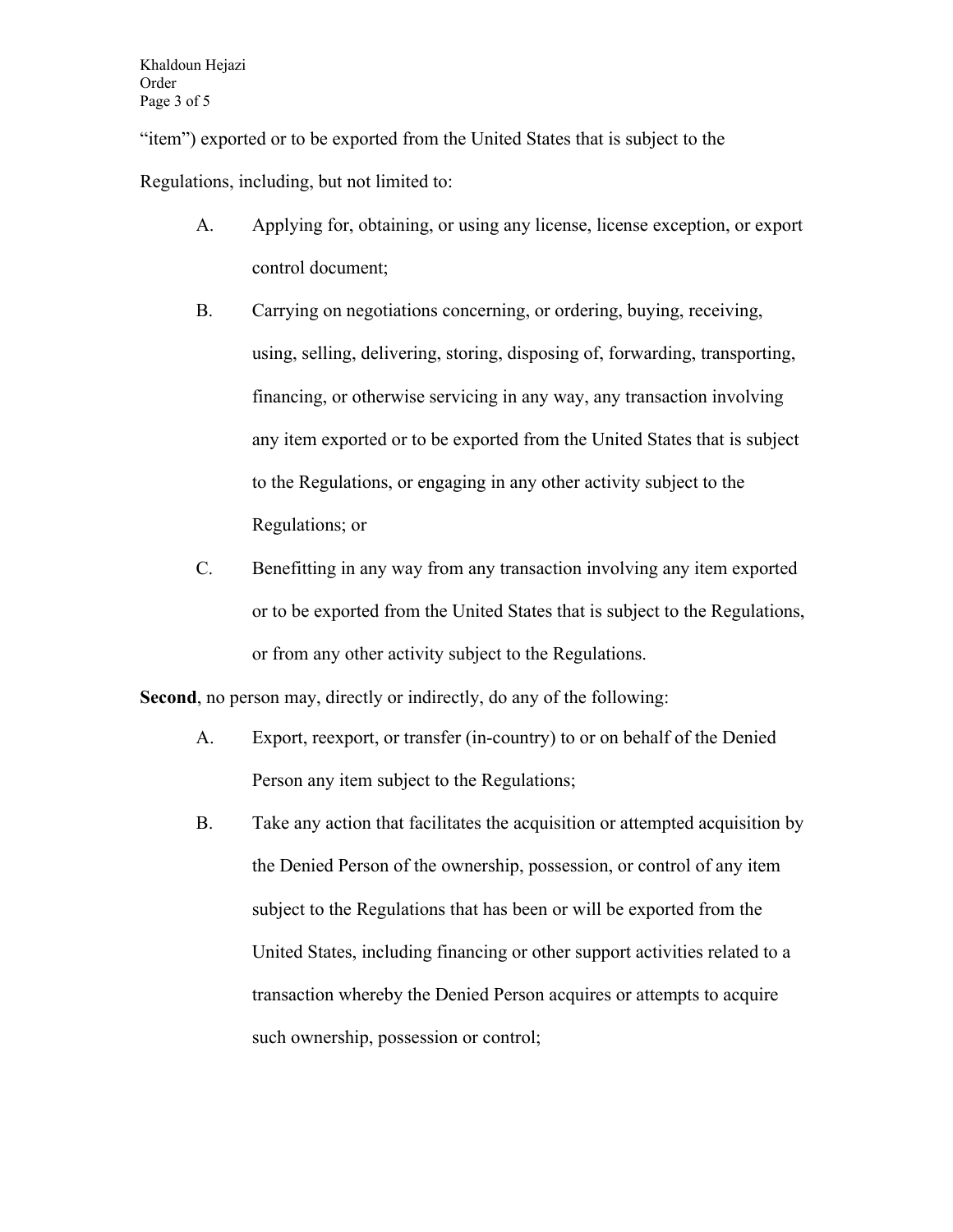- C. Take any action to acquire from or to facilitate the acquisition or attempted acquisition from the Denied Person of any item subject to the Regulations that has been exported from the United States;
- D. Obtain from the Denied Person in the United States any item subject to the Regulations with knowledge or reason to know that the item will be, or is intended to be, exported from the United States; or
- E. Engage in any transaction to service any item subject to the Regulations that has been or will be exported from the United States and which is owned, possessed or controlled by the Denied Person, or service any item, of whatever origin, that is owned, possessed or controlled by the Denied Person if such service involves the use of any item subject to the Regulations that has been or will be exported from the United States. For purposes of this paragraph, servicing means installation, maintenance, repair, modification or testing.

**Third**, pursuant to Section 1760(e) of ECRA (50 U.S.C. § 4819(e)) and Sections 766.23 and 766.25 of the Regulations, any other person, firm, corporation, or business organization related to Hejazi by ownership, control, position of responsibility, affiliation, or other connection in the conduct of trade or business may also be made subject to the provisions of this Order in order to prevent evasion of this Order. **Fourth**, in accordance with Part 756 of the Regulations, Hejazi may file an appeal of this Order with the Under Secretary of Commerce for Industry and Security. The appeal must be filed within 45 days from the date of this Order and must comply with the provisions of Part 756 of the Regulations.